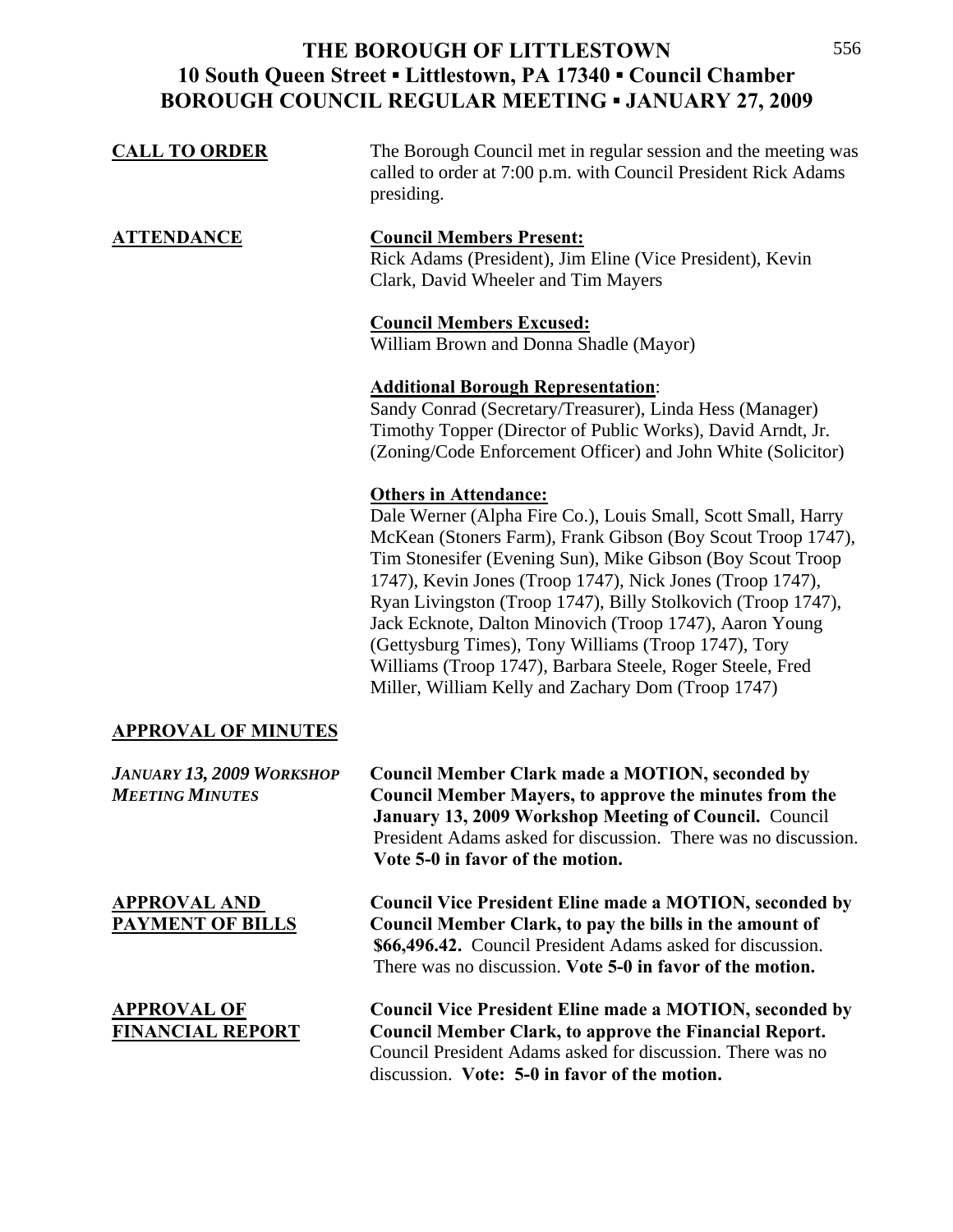#### **THE BOROUGH OF LITTLESTOWN 46 East King Street ▪ Littlestown, PA 17340 ▪ Council Chamber BOROUGH COUNCIL REGULAR MEETING ▪ JANUARY 27, 2009**  $\frac{1}{2}$

| <b>APPROVAL OF</b><br><b>SAVINGS REPORT</b>                                  | <b>Council Vice President Eline, made a MOTION, seconded by</b><br><b>Council Member Clark, to approve the Savings Report.</b><br>Council President Adams asked for discussion. There was no<br>discussion. Vote: 5-0 in favor of the motion.                                                                                                                                                              |
|------------------------------------------------------------------------------|------------------------------------------------------------------------------------------------------------------------------------------------------------------------------------------------------------------------------------------------------------------------------------------------------------------------------------------------------------------------------------------------------------|
| <b>NEW BUSINESS</b>                                                          |                                                                                                                                                                                                                                                                                                                                                                                                            |
| <b>RESIGNATION OF ROLAND</b><br><b>ST. GERMAIN, POLICE</b><br><b>OFFICER</b> | <b>Council Vice President Eline made a MOTION, seconded by</b><br>Council Member Wheeler, to accept the resignation of<br>Roland St. Germain from the Littlestown Police Department<br>effective January 16, 2009. Council President Adams asked for<br>discussion. There was no discussion. Vote: 5-0 in favor of the<br>motion.                                                                          |
| <b>COUNCIL OF GOVERNMENTS</b>                                                | <b>Council Vice President Eline made a MOTION, seconded by</b><br><b>Council Member Clark, to appoint Council Member David</b><br><b>Wheeler to the Council of Governments. Council President</b><br>Adams asked for discussion. There was no discussion. Vote: 5-<br>0 in favor of the motion.                                                                                                            |
| PA ENVIRONMENTAL<br><b>TERMINATION</b>                                       | <b>Council Member Clark made a MOTION, seconded by</b><br><b>Council Vice President Eline, to table the discussion of the</b><br>termination of PA Environmental until executive session.<br>Council President Adams asked for discussion. There was no<br>discussion. Vote: 5-0 in favor of the motion.                                                                                                   |
| <b>NON-AGENDA</b>                                                            |                                                                                                                                                                                                                                                                                                                                                                                                            |
| <b>COUNCIL TRUST</b>                                                         | <b>Council Vice President Eline made a MOTION, seconded by</b><br>Council Member Clark, to approve the Custodial, Trust &<br><b>Investment Management Agreement for Council Trust.</b><br>Council President Adams stated that this was a non-agenda item<br>and asked for discussion. There was no discussion. Vote: 5-0 in<br>favor of the motion.                                                        |
| <b>WRIGHT EXPRESS GAS CARDS</b>                                              | <b>Council Member Clark made a MOTION, seconded by</b><br>Council Member Wheeler, to table the approval of the<br>Wright Express Gas Cards and requested that other gas card<br>programs be researched and brought to Council for<br>comparison. Council President Adams stated that this was a<br>non-agenda item and asked for discussion. There was no<br>discussion. Vote: 5-0 in favor of the motion. |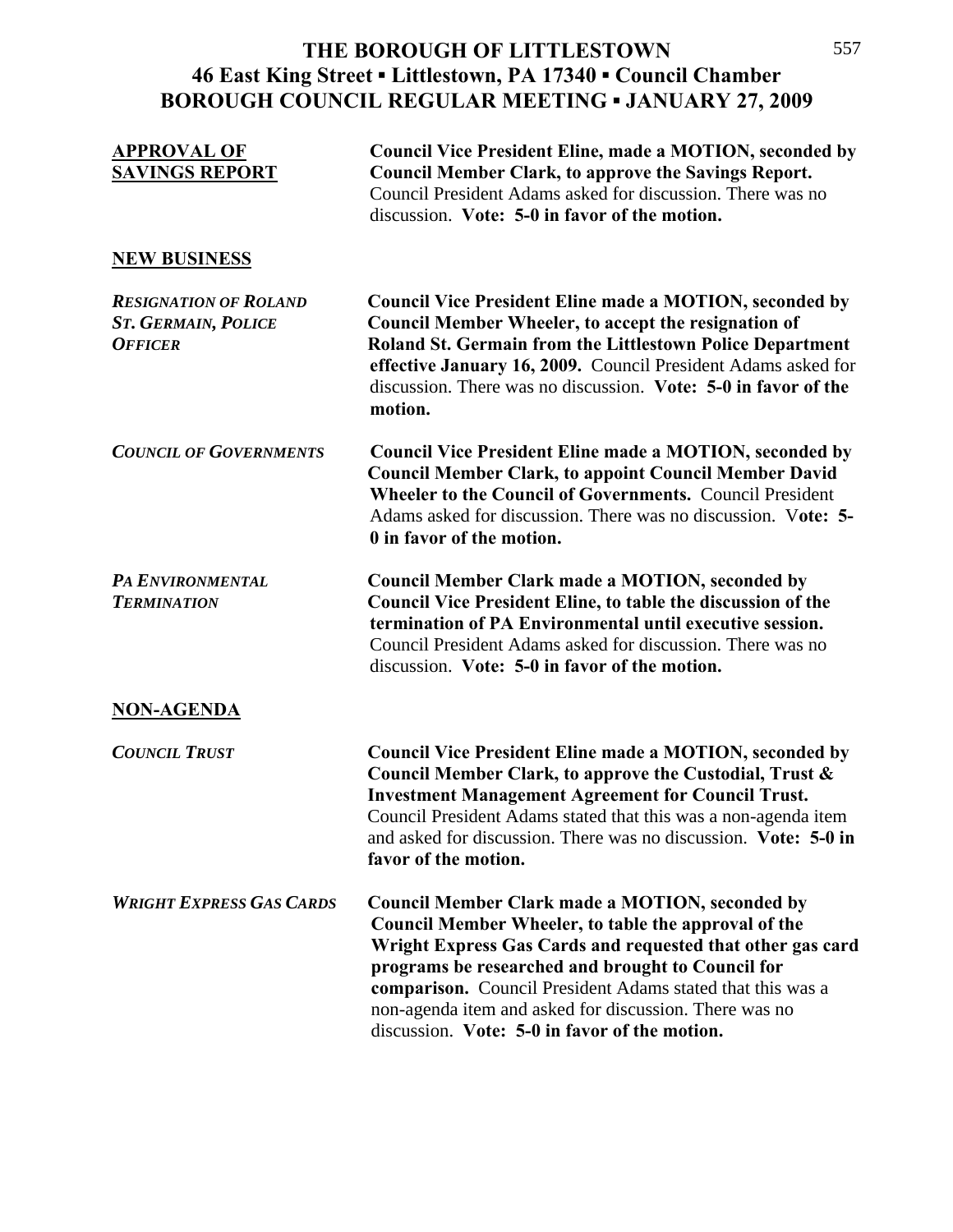# **THE BOROUGH OF LITTLESTOWN 10 South Queen Street ▪ Littlestown, PA 17340 ▪ Council Chamber BOROUGH COUNCIL REGULAR MEETING ▪ JANUARY 27, 2009**

| <b>KELLER - BOYER STREET</b><br><b>DEVELOPMENT APPROVAL</b><br><b>AGREEMENT, MONITORING</b><br><b>AGREEMENT</b> | <b>Council Vice President Eline made a MOTION, seconded by</b><br><b>Council Member Mayers, to approve and authorize the</b><br><b>Council President and Borough Secretary to sign the Mark</b><br>and Constance Keller Boyer Street Townhouses Development<br><b>Approval Agreement and Private Access Drive Construction,</b><br>Maintenance and No-Parking Monitoring Agreement and to<br>ratify the approval of the Keller/Boyer Street Townhouse<br>Preliminary Final Land Development Plan. Council President<br>Adams stated that this was a non-agenda item and asked for<br>discussion. There was no discussion. Vote: 4-1 in favor of the<br>motion. (Council Member Clark opposed) |
|-----------------------------------------------------------------------------------------------------------------|-----------------------------------------------------------------------------------------------------------------------------------------------------------------------------------------------------------------------------------------------------------------------------------------------------------------------------------------------------------------------------------------------------------------------------------------------------------------------------------------------------------------------------------------------------------------------------------------------------------------------------------------------------------------------------------------------|
| <b>REPORTS</b>                                                                                                  |                                                                                                                                                                                                                                                                                                                                                                                                                                                                                                                                                                                                                                                                                               |
| <b>BOROUGH ENGINEER</b>                                                                                         | The Borough Engineer's monthly report was provided earlier to<br>Borough Council.                                                                                                                                                                                                                                                                                                                                                                                                                                                                                                                                                                                                             |
| <b>BOROUGH MANAGER</b>                                                                                          | The Borough Manager's monthly report was provided earlier to<br>Borough Council. In addition to her report, the Borough<br>Manager was seeking direction from Council as to what should<br>be done with the safe at 46 East King Street since it has some<br>value to it. Council President Adams referred this to the<br>Property and Supply Committee.                                                                                                                                                                                                                                                                                                                                      |
| <b>MAYOR</b>                                                                                                    | Mayor Shadle's monthly report was provided earlier to Borough<br>Council.                                                                                                                                                                                                                                                                                                                                                                                                                                                                                                                                                                                                                     |
| <b>CHIEF OF POLICE</b>                                                                                          | Chief Baker's monthly report was provided earlier to Borough<br>Council.                                                                                                                                                                                                                                                                                                                                                                                                                                                                                                                                                                                                                      |
| <b>DIRECTOR OF PUBLIC WORKS</b>                                                                                 | Director of Public Works, Tim Topper stated that his monthly<br>report was provided earlier to Borough Council.                                                                                                                                                                                                                                                                                                                                                                                                                                                                                                                                                                               |
| <b>CODE ENFORCEMENT OFFICER</b>                                                                                 | Code Enforcement Officer, David Arndt, Jr. stated that his<br>monthly report was provided earlier to Borough Council.                                                                                                                                                                                                                                                                                                                                                                                                                                                                                                                                                                         |
| <b>APPROVAL OF REPORTS</b>                                                                                      | <b>Council Member Clark made a MOTION, seconded by</b><br>Council Member Wheeler, to approve the reports as written.<br>Council President Adams asked for discussion. There was no<br>discussion. Vote 5-0 in favor of the motion.                                                                                                                                                                                                                                                                                                                                                                                                                                                            |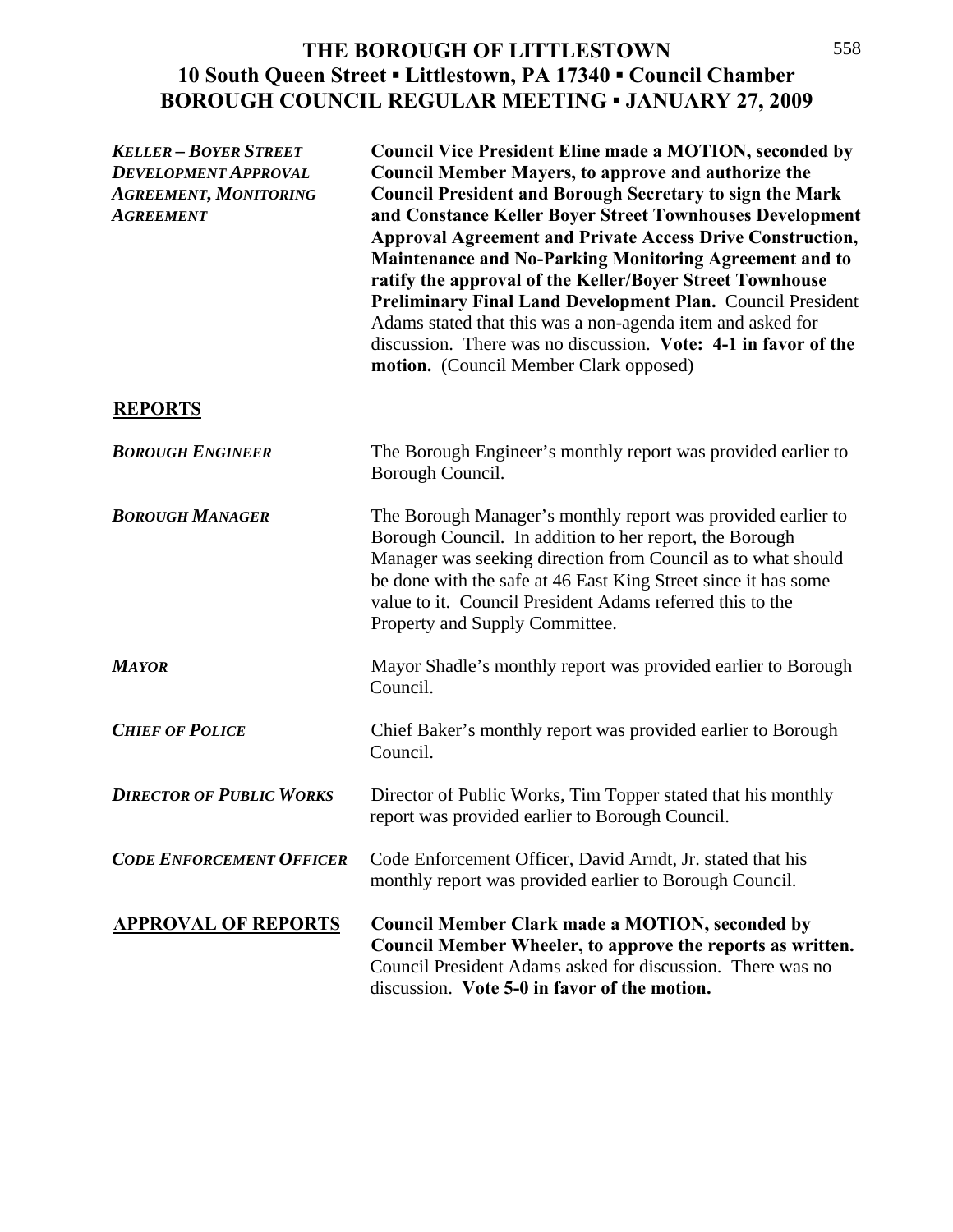### **THE BOROUGH OF LITTLESTOWN 46 East King Street ▪ Littlestown, PA 17340 ▪ Council Chamber BOROUGH COUNCIL REGULAR MEETING ▪ JANUARY 27, 2009**

#### **REPORTS OF BOARD COMMISSIONS AND COMMITTEES**

### **PLANNING COMMISSION**

| <b>APPROVAL OF PARKING WAIVER</b><br><b>1 WEST KING STREET</b> | <b>Council Member Clark made a MOTION, seconded by</b><br>Council Vice President Eline, to approve a waiver for the<br>parking requirements as allowed in Littlestown Borough<br>Code, Chapter 73, Article 700 § 702.9, Paragraph E, for 1<br>West King Street, Property Management, LLC. Council<br>President Adams asked for discussion. There was no discussion.<br>Vote 5-0 in favor of the motion. |
|----------------------------------------------------------------|---------------------------------------------------------------------------------------------------------------------------------------------------------------------------------------------------------------------------------------------------------------------------------------------------------------------------------------------------------------------------------------------------------|
| <b>CIVIL SERVICE</b><br><b>COMMISSION</b>                      | The Civil Service Commission will meet to discuss starting the<br>process of the creation of an eligibility list in or around July of<br>2009.                                                                                                                                                                                                                                                          |
| <b>COMMUNITY RELATIONS</b><br><b>COMMITTEE</b>                 | There was nothing to report.                                                                                                                                                                                                                                                                                                                                                                            |
| <b>FINANCE COMMITTEE</b>                                       | Committee Chairman, Adams stated that the Borough's annual<br>audit has begun.                                                                                                                                                                                                                                                                                                                          |
| <b>FIRE PREVENTION</b><br><b>COMMITTEE</b>                     | Committee Chairman, Eline stated that there was nothing to<br>report.                                                                                                                                                                                                                                                                                                                                   |
| <b>HEALTH &amp; SAFETY</b><br><b>COMMITTEE</b>                 |                                                                                                                                                                                                                                                                                                                                                                                                         |
| <b>TENANT REGISTRY ORDINANCE</b>                               | <b>Council Member Clark made a MOTION, seconded by</b><br><b>Council Member Wheeler, to table indefinitely the proposed</b><br><b>Tenant Registration Ordinance also referred to as the</b><br>"Residential and Commercial Rental Unit Occupancy<br><b>Ordinance".</b> Council President Adams asked for discussion.<br>There was no discussion. Vote 5-0 in favor of the motion.                       |
| PERSONNEL COMMITTEE                                            | Committee Chairman, Eline stated that there will be an executive<br>session held to discuss personnel issues.                                                                                                                                                                                                                                                                                           |
| <b>UNION/POLICE</b><br><b>CONTRACT COMMITTEE</b>               | Committee Chairman, Adams stated that negotiations would<br>begin in 2009.                                                                                                                                                                                                                                                                                                                              |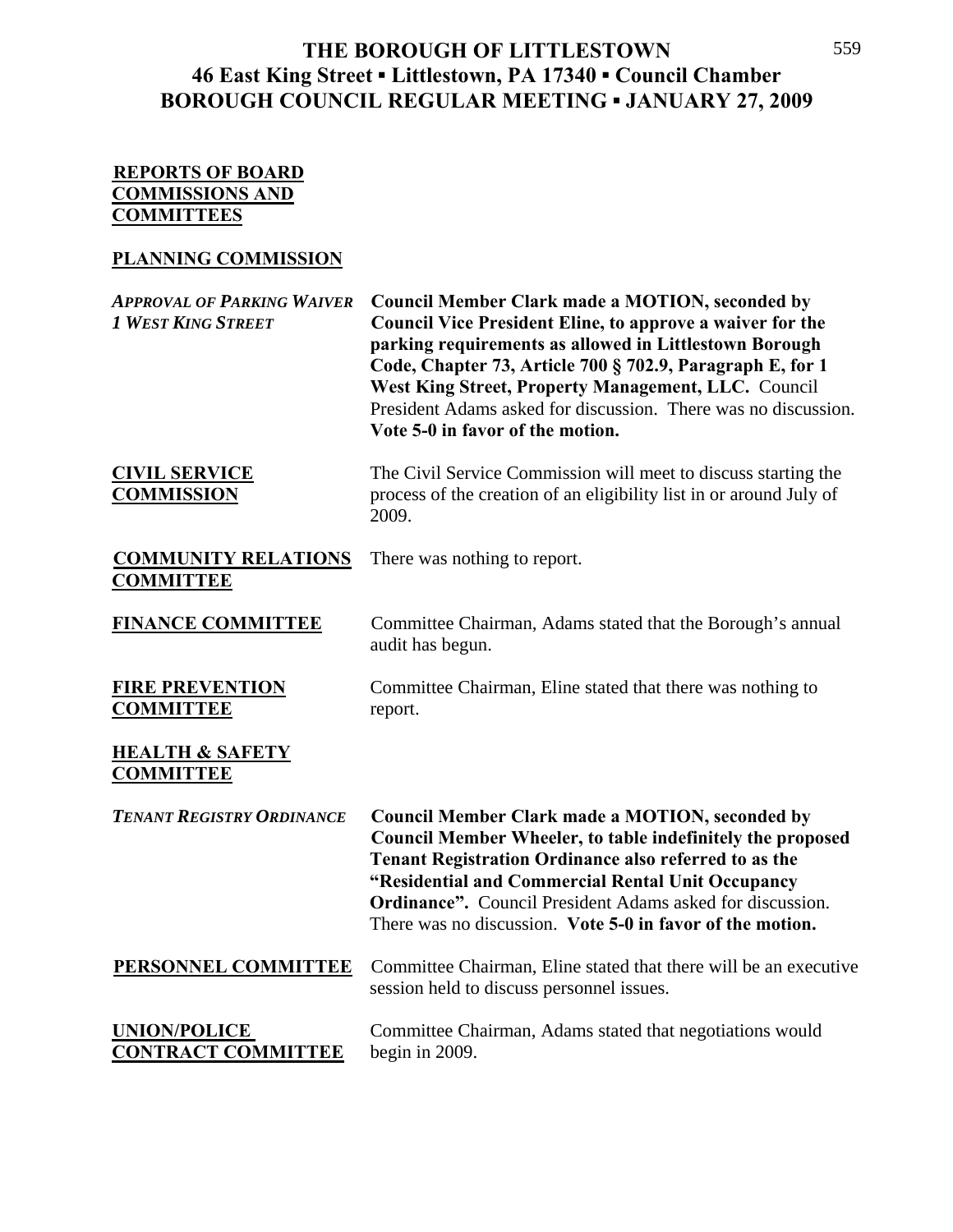# **THE BOROUGH OF LITTLESTOWN 10 South Queen Street ▪ Littlestown, PA 17340 ▪ Council Chamber BOROUGH COUNCIL REGULAR MEETING ▪ JANUARY 27, 2009**

| <b>PROPERTY AND SUPPLY</b><br><b>COMMITTEE</b>                  | Committee Chairman, Clark stated that he had nothing to report.                                                                                                                                                                                                                            |
|-----------------------------------------------------------------|--------------------------------------------------------------------------------------------------------------------------------------------------------------------------------------------------------------------------------------------------------------------------------------------|
| <b>STREETS AND</b><br><b>TRANSPORTATION</b><br><b>COMMITTEE</b> | Committee Chairman, Wheeler, stated that he had nothing to<br>report.                                                                                                                                                                                                                      |
| UTILITIES/I&I<br><b>COMMITTEE</b>                               | Committee Chairman, Mayers, stated that he had nothing to<br>report.                                                                                                                                                                                                                       |
| <b>COMPREHENSIVE PLAN</b><br><b>COMMITTEE</b>                   | Committee Chairman, Clark stated that they are moving towards<br>the final adoption process.                                                                                                                                                                                               |
| <u>YORK/ADAMS TAX</u><br><b>BUREAU</b>                          | Committee Chairman, Wheeler provided Council with a report<br>of the Bureau's last meeting.                                                                                                                                                                                                |
| <b>LITTLESTOWN CHAMBER</b><br><b>OF COMMERCE</b>                | Borough Manager Hess will be the guest speaker at the<br>Chambers next meeting.                                                                                                                                                                                                            |
| <b>SAFETY COMMITTEE</b>                                         | The Committee's application for re-certification for 2009 has<br>been approved by the state.                                                                                                                                                                                               |
| <b>PUBLIC COMMENTS</b>                                          | Mr. William Kelley informed Council that he is still working on<br>putting a proposal together to take over the Community Center<br>Building.                                                                                                                                              |
| <b>ADJOURN FOR</b><br><b>EXECUTIVE</b>                          | <b>Council Member Clark made a MOTION, seconded by</b><br><b>Council Vice President Eline, to adjourn the open meeting</b><br>for an executive session for personnel issues. Council<br>President Adams asked for discussion. There was no discussion.<br>Vote 5-0 in favor of the motion. |
| <b>RECONVENE</b>                                                | The Borough Council reconvened at 9:30 p.m. and the public<br>was invited back into the meeting room. No action was taken by<br>Council.                                                                                                                                                   |
| <u>ADJOURN</u>                                                  | <b>Council Member Clark made a MOTION, seconded by</b><br><b>Council Vice President Eline, to adjourn the Regular</b><br>Meeting of Council. Council President Adams asked for<br>discussion. There was no discussion. Vote 5-0 in favor of the<br>motion.                                 |
|                                                                 | Council President Adams adjourned the meeting at 9:30 p.m.                                                                                                                                                                                                                                 |